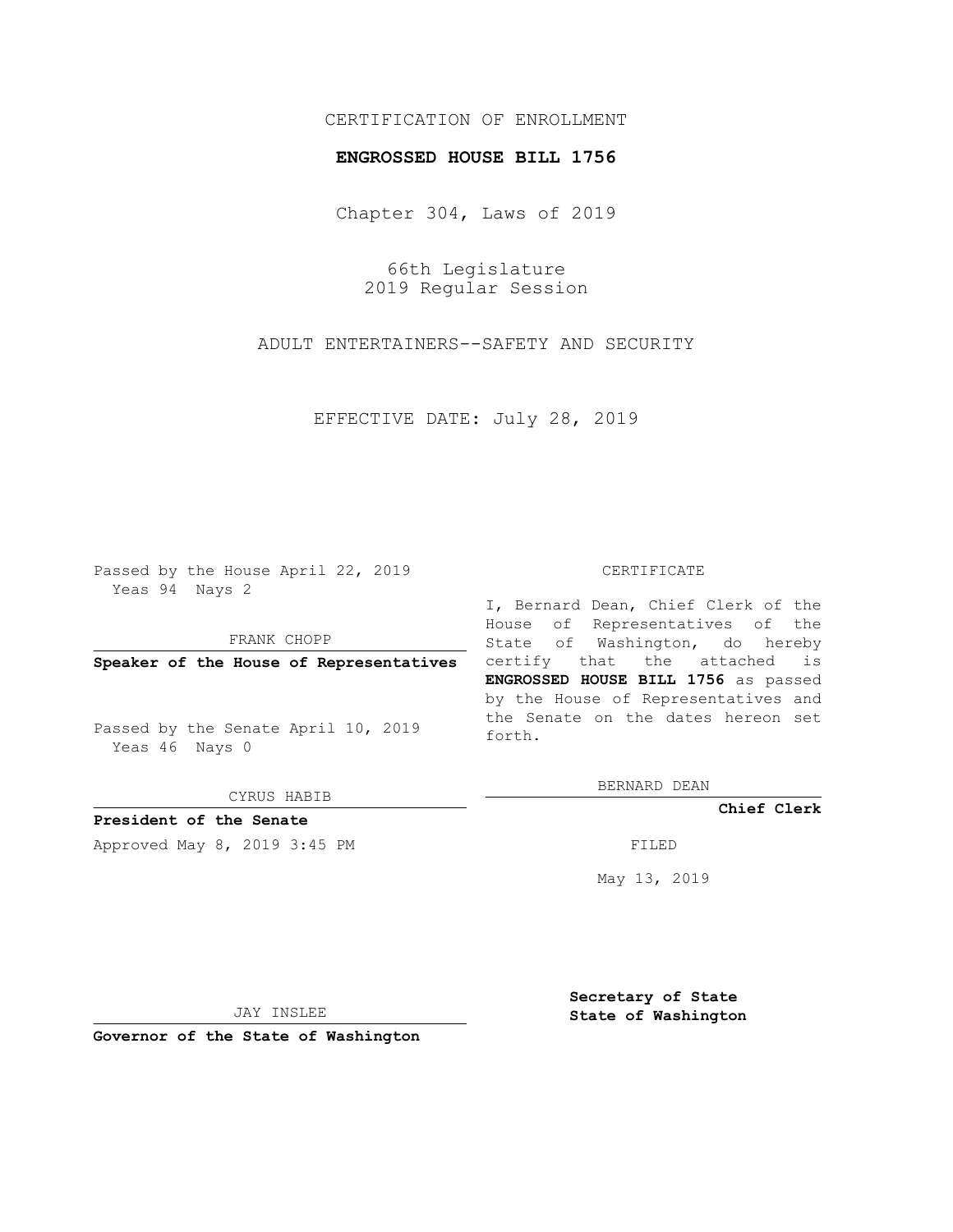### **ENGROSSED HOUSE BILL 1756**

AS AMENDED BY THE SENATE

Passed Legislature - 2019 Regular Session

# **State of Washington 66th Legislature 2019 Regular Session**

**By** Representatives Orwall, Mosbrucker, Appleton, Frame, Goodman, Lovick, Gregerson, Sells, Davis, Doglio, and Ormsby

Read first time 01/30/19. Referred to Committee on Labor & Workplace Standards.

1 AN ACT Relating to safety and security of adult entertainers; and 2 adding a new section to chapter 49.17 RCW.

3 BE IT ENACTED BY THE LEGISLATURE OF THE STATE OF WASHINGTON:

4 NEW SECTION. **Sec. 1.** A new section is added to chapter 49.17 5 RCW to read as follows:

6 (1)(a) The department shall develop or contract for the 7 development of training for entertainers. The training must include, 8 but not be limited to:

9 (i) Education about the rights and responsibilities of 10 entertainers, including with respect to working as an employee or 11 independent contractor;

12 (ii) Reporting of workplace injuries, including sexual and 13 physical abuse and sexual harassment;

- 
- 14 (iii) The risk of human trafficking;
- 15 (iv) Financial aspects of the entertainer profession; and
- 16 (v) Resources for assistance.

 (b) As a condition of receiving or renewing an adult entertainer license issued by a local government on or after July 1, 2020, an entertainer must provide proof that the entertainer took the training described in (a) of this subsection. The department must make the training reasonably available to allow entertainers sufficient time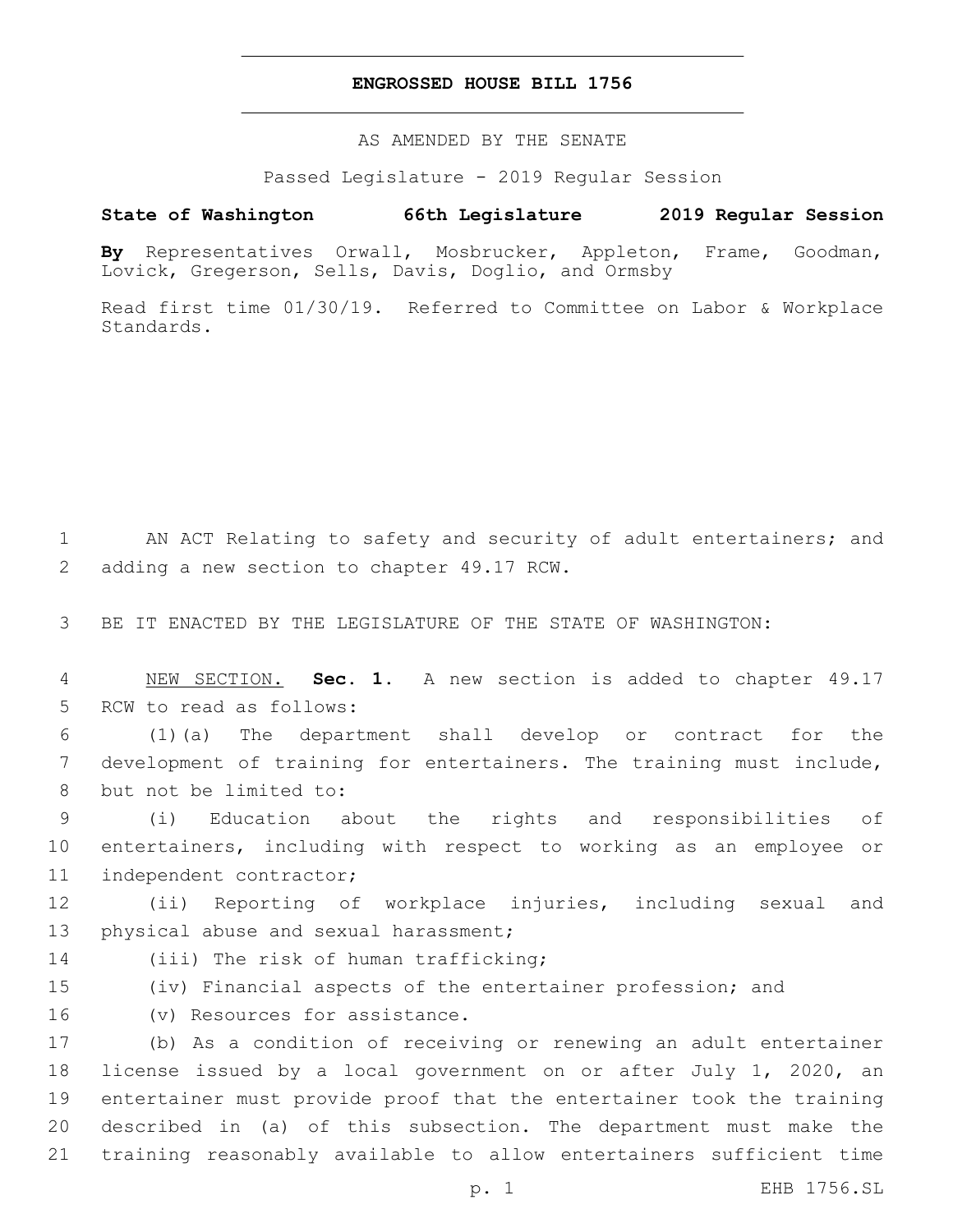to take the training in order to receive or renew their licenses on 2 or after July 1, 2020.

 (2) An adult entertainment establishment must provide a panic button in each room in the establishment in which an entertainer may be alone with a customer, and in bathrooms and dressing rooms. An entertainer may use the panic button if the entertainer has been harmed, reasonably believes there is a risk of harm, or there is an other emergency in the entertainer's presence. The entertainer may cease work and leave the immediate area to await the arrival of 10 assistance.

 (3)(a) An adult entertainment establishment must record the accusations it receives that a customer has committed an act of violence, including assault, sexual assault, or sexual harassment, towards an entertainer. The establishment must make every effort to obtain the customer's name and if the establishment cannot determine the name, it must record as much identifying information about the customer as is reasonably possible. The establishment must retain a record of the customer's identifying information for at least five 19 years after the most recent accusation.

 (b) If an accusation is supported by a statement made under penalty of perjury or other evidence, the adult entertainment establishment must decline to allow the customer to return to the establishment for at least three years after the date of the incident. The establishment must share the information about the customer with other establishments with common ownership and those establishments with common ownership must also decline to allow the customer to enter those establishments for at least three years after the date of the incident. No entertainer may be required to provide 29 such a statement.

 (4) For the purposes of enforcement, except for subsection (1) of this section, this section shall be considered a safety or health 32 standard under this chapter.

 (5) This section does not affect an employer's responsibility to provide a place of employment free from recognized hazards or to otherwise comply with this chapter and other employment laws.

 (6) The department shall convene an entertainer advisory committee to assist with the implementation of this section, including the elements of the training under subsection (1) of this section. At least half of the advisory committee members must be former entertainers who held or current entertainers who have held an

p. 2 EHB 1756.SL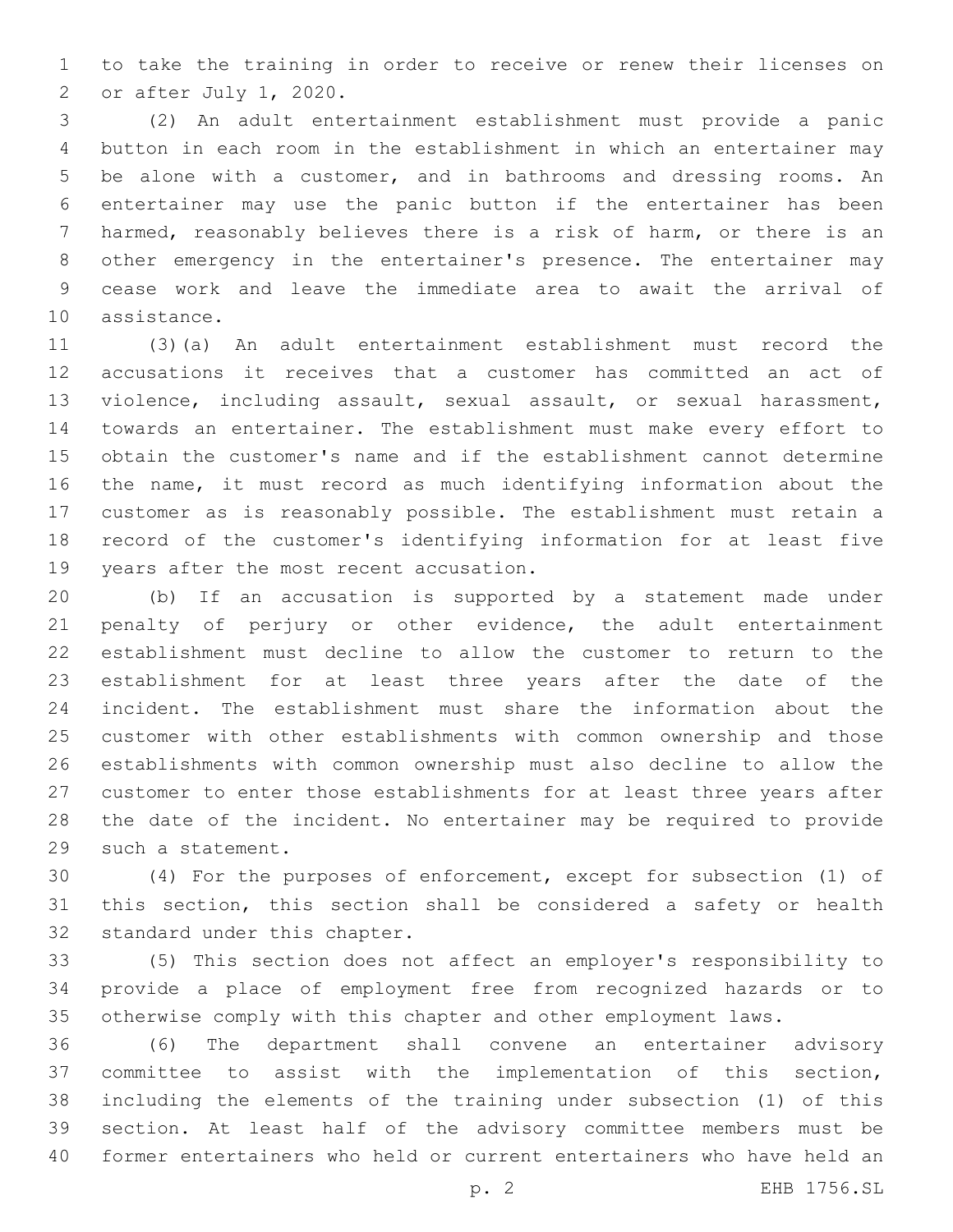adult entertainer license issued by a local government for at least five years. At least one member of the advisory committee must be an adult entertainment establishment which is licensed by a local government and operating in the state of Washington. The advisory committee shall also consider whether additional measures would increase the safety and security of entertainers, such as by examining ways to make the procedures described in subsection (3) of this section more effective and reviewing the fee structure for entertainers. If the advisory committee finds and recommends additional measures that would increase the safety and security of entertainers and that those additional measures would require legislative action, the department must report those recommendations 13 to the appropriate committees of the legislature.

 (7) The definitions in this subsection apply throughout this section unless the context clearly requires otherwise.

 (a) "Adult entertainment" means any exhibition, performance, or dance of any type conducted in a premises where such exhibition, performance, or dance involves an entertainer who:

 (i) Is unclothed or in such attire, costume, or clothing as to expose to view any portion of the breast below the top of the areola 21 or any portion of the pubic region, anus, buttocks, vulva, or 22 genitals; or

 (ii) Touches, caresses, or fondles the breasts, buttocks, anus, genitals, or pubic region of another person, or permits the touching, 25 caressing, or fondling of the entertainer's own breasts, buttocks, anus, genitals, or pubic region by another person, with the intent to 27 sexually arouse or excite another person.

 (b) "Adult entertainment establishment" or "establishment" means any business to which the public, patrons, or members are invited or admitted where an entertainer provides adult entertainment to a 31 member of the public, a patron, or a member.

 (c) "Entertainer" means any person who provides adult entertainment within an adult entertainment establishment, whether or not a fee is charged or accepted for entertainment and whether or not 35 the person is an employee under RCW 49.17.020.

 (d) "Panic button" means an emergency contact device by which the entertainer may summon immediate on-scene assistance from another entertainer, a security guard, or a representative of the 39 entertainment establishment.